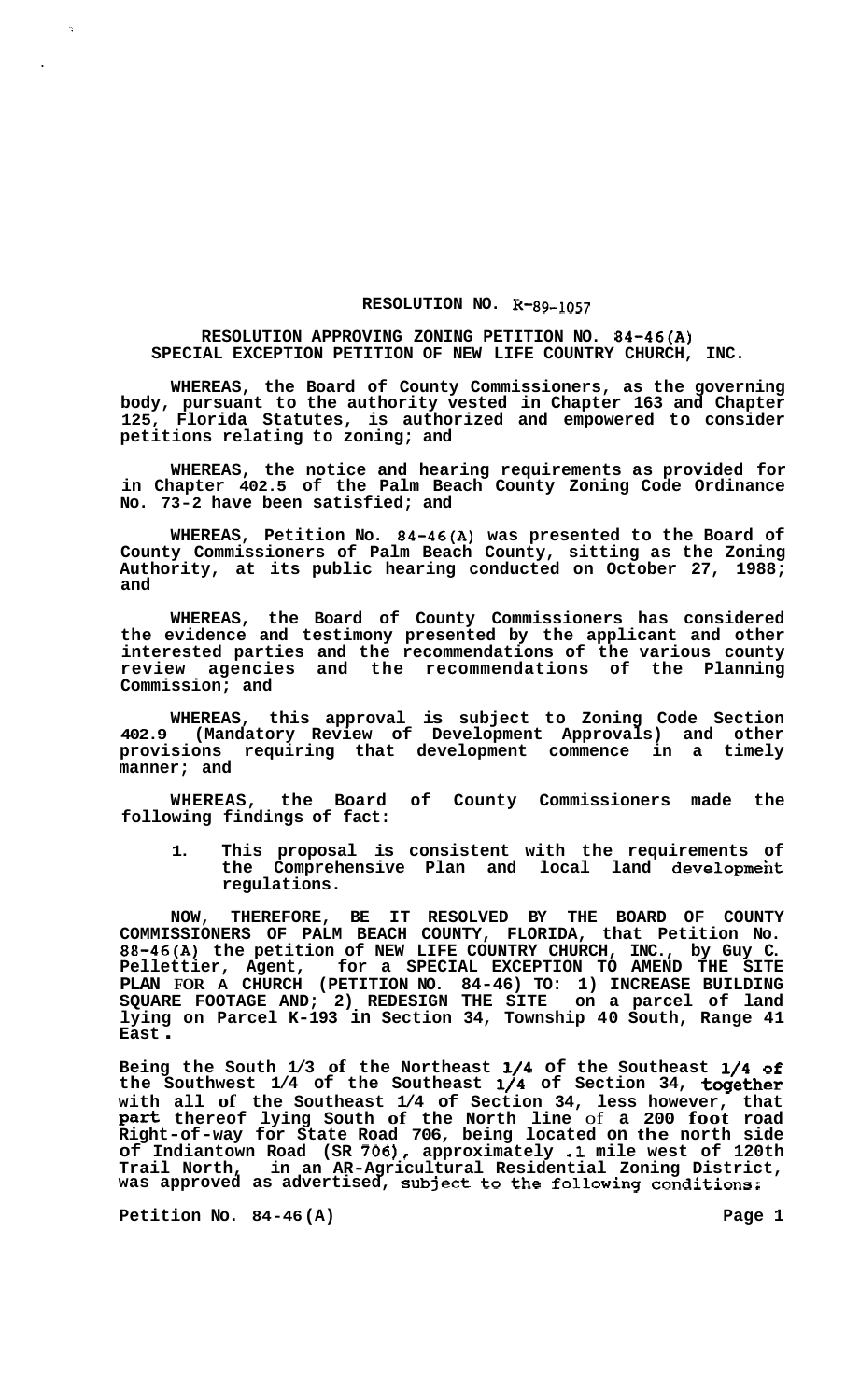- **1.**  The developer shall comply with all previous conditions of approval, unless expressly modified herein.
- **2.**  Prior to certification, the site plan shall be amended to indicate the following:
	- a. One **(1)** of the three **(3)** Alternative Landscape Strips along the east, north and west property line: and,
	- b. Relocation of signs out of required landscape areas :
- **3.**  The development shall be limited to a maximum Gross Floor Area of **8,624** square feet.
- **4.**  Occupancy for the church shall be limited to a maximum of **300** people.
- **5.**  Vehicle parking shall be limited to the parking spaces designated on the approved site plan. No parking of designated on the approved site plan. **No** parking of vehicles is to be allowed in landscaped areas, rightsof-way, or interior drives.
- **6.**  Outdoor lighting used to illuminate the premises shall be low intensity and directed away from adjacent properties and streets, shining only on the subject site.
- *7.*  The application and engineering plans, calculations, etc. to construct well and/or septic tank must be submitted to the Health Department prior to site plan approval (or prior to issuance of Building Permit for straight rezoning).
- *8.*  **No** outdoor loud speaker system shall be permitted on the site.
- **9. No** off premises signs shall be permitted on site.
- **10.**  The developer shall provide discharge control and treatment for the stormwater runoff in accordance with all applicable agency requirements in effect at the time **of** the permit application. However, at a minimum, this development shall retain onsite the stormwater runoff generated by a three **(3)** year-one **(1)** hour storm with a total rainfall of **3** inches as required by the Permit Section, Land Development Division. In the event that the subject site abuts **a** Department **of**  Transportation maintained roadway, concurrent approval from the Florida Department of Transportation will also be required. The drainage system shall be maintained in an acceptable condition as approved by the County

Petition **No. 8 4- 46 (A)** Page **<sup>2</sup>**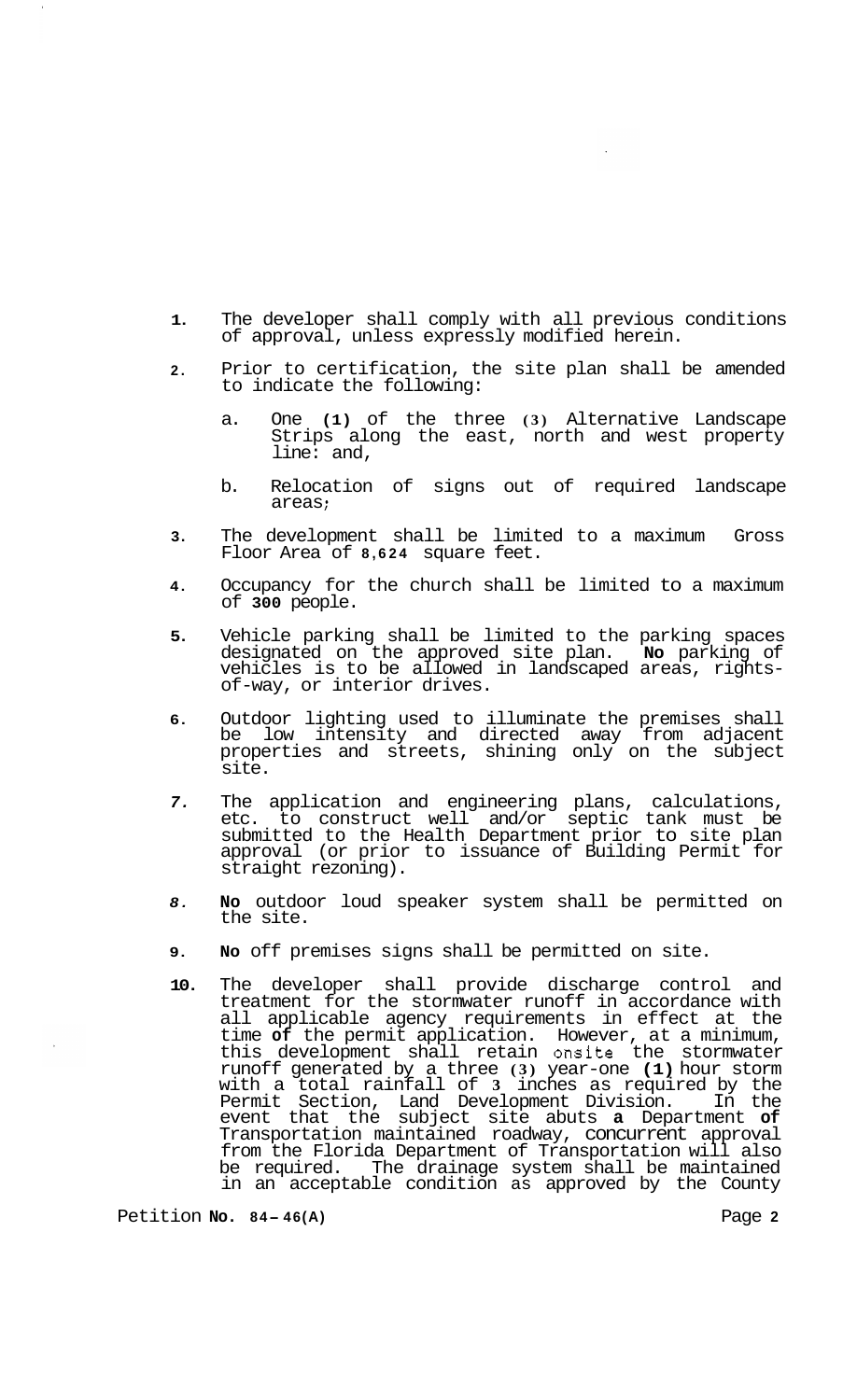**Engineer. In the event that the drainage system is not adequately maintained as determined by the County Engineer, this matter will be referred to ths Code Enforcement Board for enforcement.** 

- **11. Condition No. 2 of Zoning Petition 84-46, Resolution No. R-84-1165 presently states:** 
	- **"2. The developer shall construct a left turn lane, west approach on Indiantown Road at the project's entrance road, prior to or concurrent with the issuance of a building permit for Phase 11."**

**Is hereby amended to read as follows:** 

**"The property owner shall construct a left turr lane,**  west approach on Indiantown Road at the project<sup>'</sup>s west **entrance road. Funds for this construction shsll be posted with surety prior to the issuance of a bllilding permit and shall be constructed if warrante!d, as determined by the County Engineer."** 

- **12. Condition No. 3 of Zoning Petition 84-46, Resolution No. R-84-1165 presently states:** 
	- **"3. The property owner shall pay a Fair Share Fee in the amount and manner required by the '\*Faiz Share**  Contribution for Road Improvements Ordinanze" as **it presently exists or as it may from time t:o time**  be amended. The Fair Share Fee for this project **presently is \$838.00.**

**Is hereby amended to read as follows:** 

**"The developer shall pay a Fair Share Fee in the amount and manner required by the "Fair Share Contribution for Road Improvements Ordinance" as it presently exists or as it mey from**  time to time be amended. The Fair Share Fee for this project **presently is \$938.00 (35 average trips X \$26.79 per trip)."** 

**13. Failure to comply with any conditions of approval may result in the denial or revocation of aa blilding permit; the issuance of a stop work order; the denial of a Certificate of Occupancy on any buildj.ng or**  structure; or the denial or revocation of any permit or **approval for any developer-owner, commercial-.owner, lessee, or user** *of* **the subject property. Appeals from**  such action may be taken to the Palm Beach County Board **of Adjustment or as otherwise provided in** tho **Palm Beach County Zoning Code.**